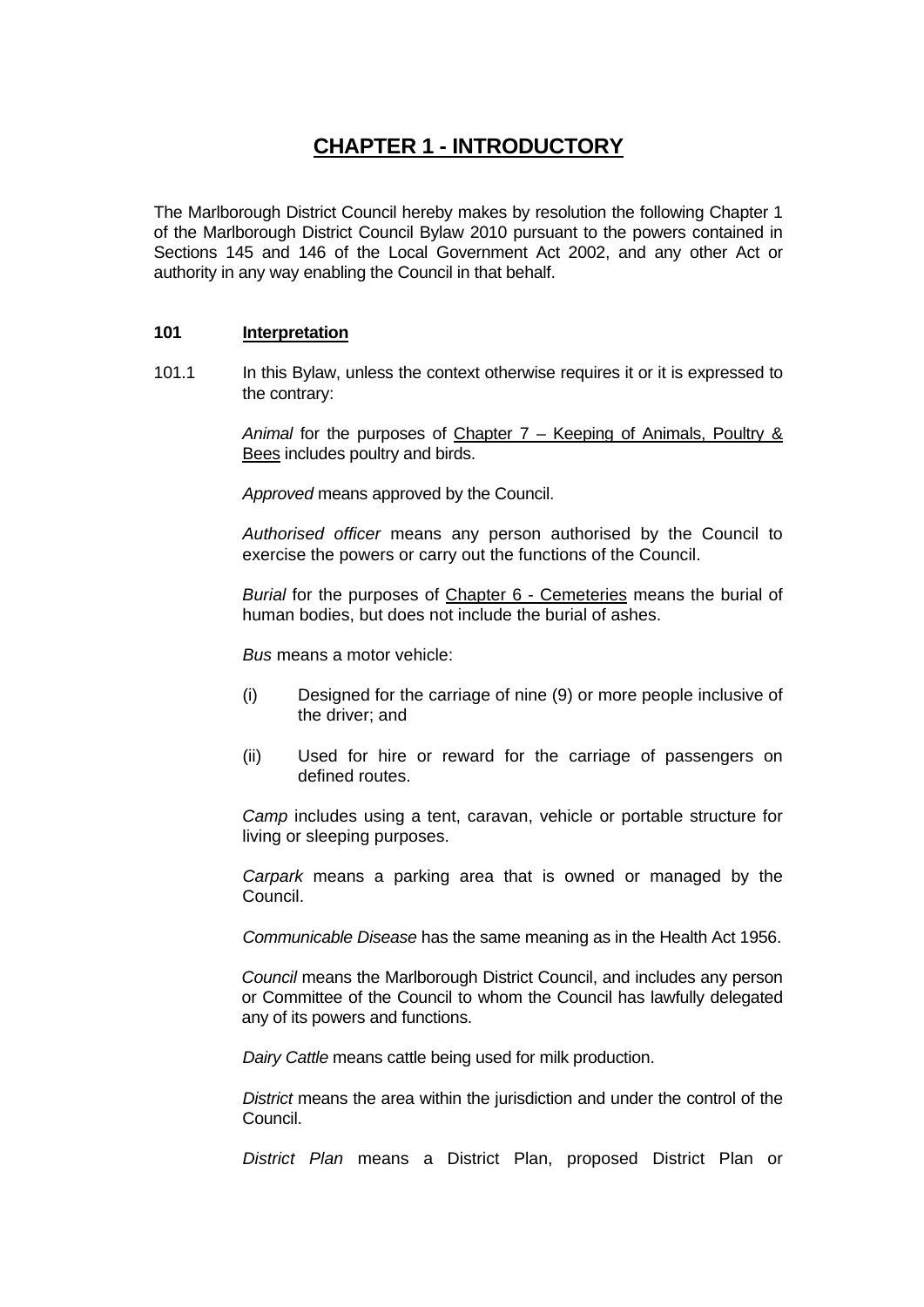Transitional District Plan made pursuant to the Resource Management Act 1991.

 *Engineer* means any person specifically or generally appointed by the Council to perform the duties of Council's Engineer or his or her delegate.

 *Environmental Health Officer* means any Environmental Health Officer appointed by the Council under the authority of the Health Act 1956 or any other Act.

*Fee for Interment* means the plot fee and the costs charged for a burial as set by council resolution publicly notified.

 *Flat Plaque Lawn Cemetery* means a cemetery in which the surface is laid down as a grass lawn and where there are no headstones projecting above the ground.

 *Games* includes all forms of sport.

 *Goods* includes any goods, wares or merchandise.

 *Hours of daylight* means any period of time between half an hour before sunrise on one day and half an hour after sunset on that day.

 *Itinerant Trader* includes:

- (i) Any hawker or keeper of a mobile shop; or
- (ii) Any person, whether a trader or employee, who:
	- (a) Carries on any business involving the sale or exposure for sale of any goods or services; and
	- (b) is not the owner, lessee or licensee for a period of at least six calendar months, of any premises where and when the business is carried out.

 Except that *Itinerant trader* does not include a commercial traveller who deals only with persons, firms or companies carrying on business as retailers or manufacturers of food, goods or services.

 *Licence* means a Licence issued by the Council in accordance with this Bylaw.

 *Licensed* means holding a licence under the relevant part of a Bylaw or any relevant statute.

 *Litter* includes any refuse, rubbish, animal remains, glass, metal, garbage, debris, dirt, filth, rubble, ballast, stones, earth, or waste matter, or any other thing of a like nature.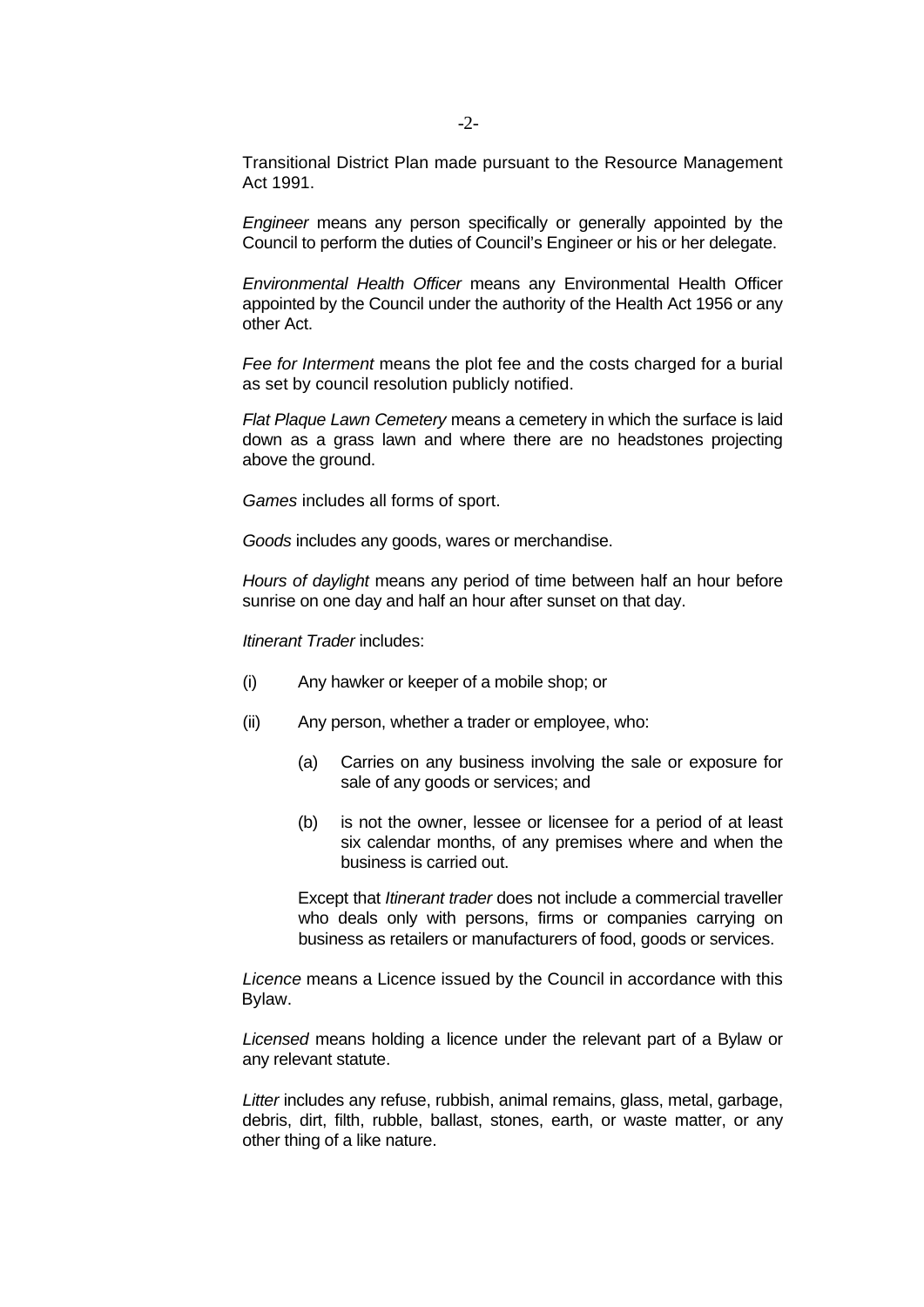*Long term parking* means an area designated by the Council where vehicles may be parked for specific periods upon payment of the appropriate fee.

 *Manager* means the Chief Executive of Council and includes any person appointed specifically or generally by the Council to perform the duties of that position.

*Memorial Park (Berm or Garden) cemetery* means areas of cemeteries set aside for interments which shall contain headstones or plaques set on a concrete berm but not contain plots that have a concrete top, fencing, perimeter kerbing, vaults or another monument thereon.

 *Metered space* means an area in a metered zone marked out by painted lines between which a vehicle may be parked, and where a parking meter is installed.

 *Metered zone* means any car park or road under the Council's control authorised under this Bylaw to be used as a place where vehicles may be parked, where parking meters may be installed, but does not include multiple meter areas.

*Mobile food stall* means any vehicle used for selling or offering for sale any food or beverage.

 *Mobile Shop* includes a travelling shop and means any vehicle from which goods or services are offered, exposed for sale or may be ordered, (whether or not there is an invitation to call with the goods) while the vehicle is parked on a road, but does not include a vehicle used for transporting and delivering goods according to a prior order.

 *Month* means a calendar month.

 *Motor Vehicle* has the same meaning as in the Transport Act 1962.

 *Vehicle* has the same meaning as in the Transport Act 1962.

*Motor cycle* has the same meaning as in the Transport Act 1962, and includes mopeds.

 *Multiple meter area* means any carpark where a multiple parking meter is installed.

 *Occupier* means, in relation to any land, the owner and any person in actual occupation of the land.

 *Owner* has the same meaning as in the Health Act 1956, except that for the purposes of Chapter 4 - Dog Control *Owner* has the same meaning as in the Dog Control Act 1996.

 *Parking*: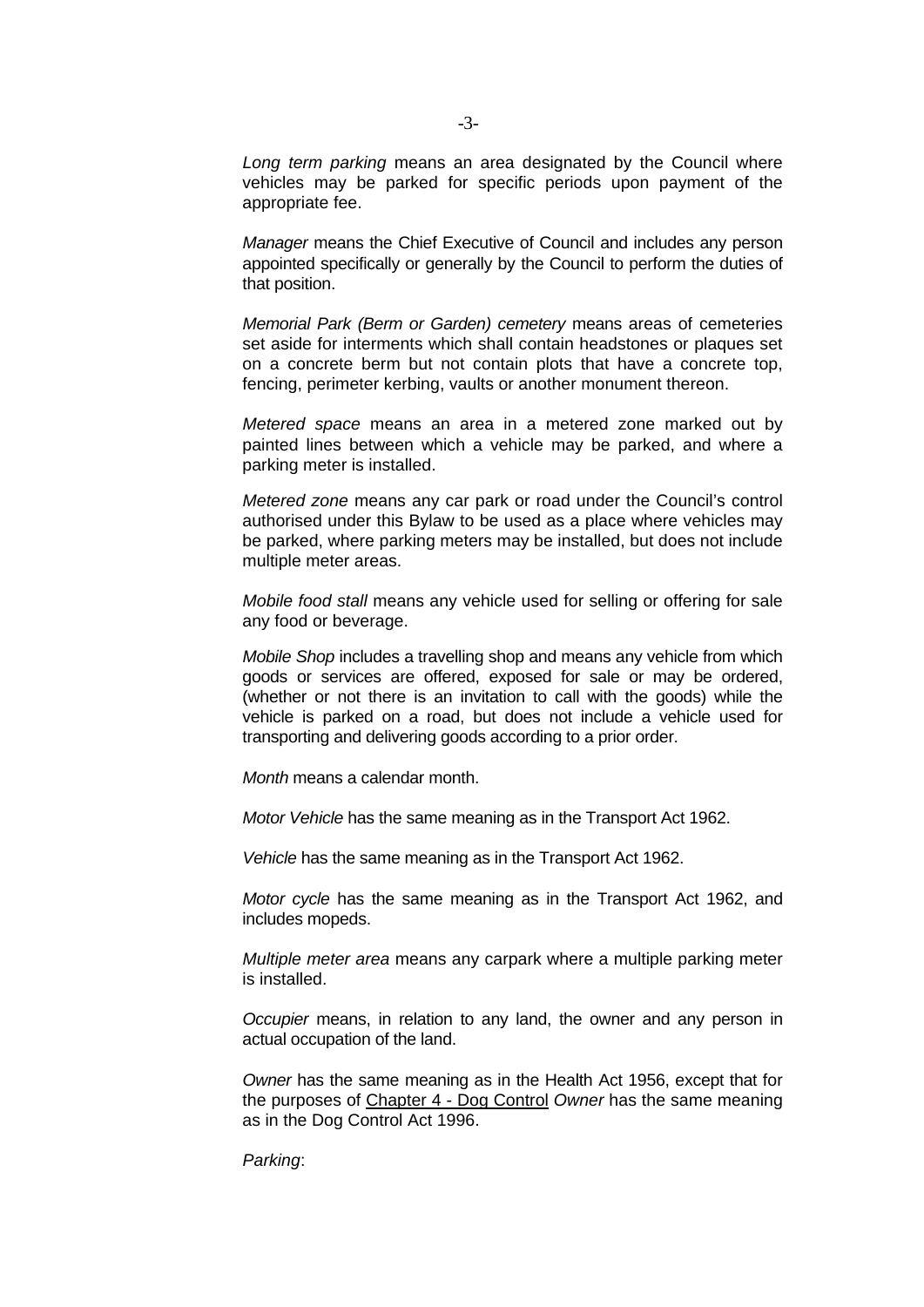- (i) In relation to any space where parking is governed by parking meters, means stopping or standing a vehicle within the confines of that parking space for any period exceeding five minutes;
- (ii) In relation to any other portion of a car park, means stopping or standing a vehicle on that portion of that carpark;

and *park* has a corresponding meaning.

 *Parking meter* means a meter installed at a metered space or a multiple meter area, that measures and indicates the time during which a vehicle may be parked.

*Parking permit* means a permit issued by Council authorising a vehicle to be parked in a specified location, that is valid for a specified period.

 *Parking space* means a space marked out to indicate where a vehicle may be parked, and includes a metered space.

 *Person* includes natural and legal persons and groups of persons, whether corporate or unincorporate.

 *Poultry House* includes a poultry run and bird cage.

 *Premises* includes any part of any land, dwelling, storehouse, warehouse, shop, cellar, yard or building and includes any building or outbuilding designed or used for housing animals. Land, buildings and places adjoining each other and occupied by the same person are deemed to be the same premises.

 *Publicly Notified* has the same meaning as in the Local Government Act 2002.

 *Public Place* means places which are open to or used by the public as of right, and includes:

- (i) Council car parks;
- (ii) Council parks and reserves;
- (iii) Roads, streets, and public highways;
- (iv) Footpaths, footways, courts;
- (v) Alleys, lanes, access ways;
- (vi) Bridges, culverts, wharves; and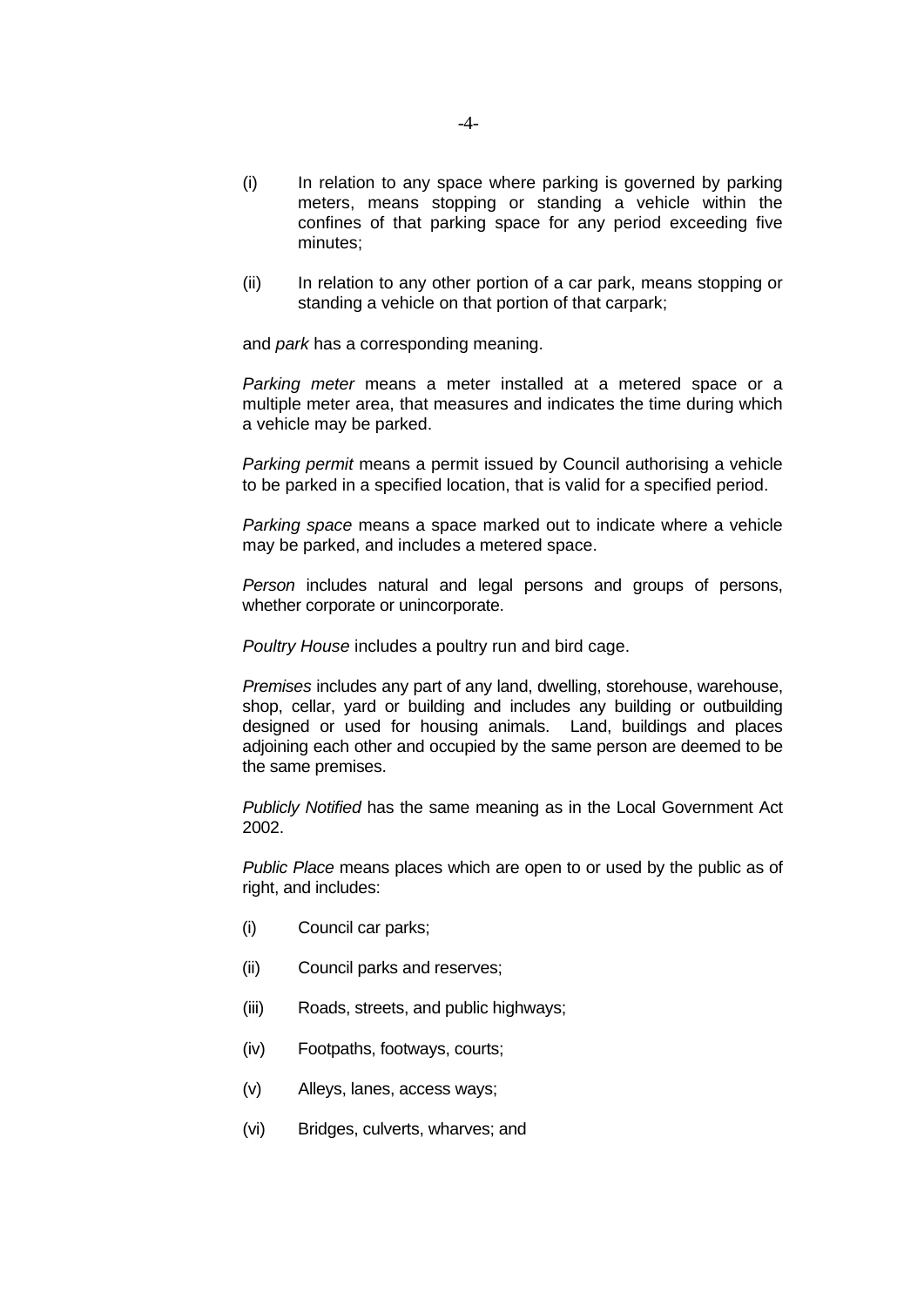(vii) Places of public resort and places to which the public has access.

Except that in Chapter 2 – Public Places, *Public Places* has the same meaning as in the Summary Offences Act 1981 and includes wharves, reserves and roads, and

In the case of Chapter 4 – Dog Control *Public Places* has the same meaning as in the Dog Control Act 1996.

*Public refuse receptacle* means any receptacle for the disposal of refuse which is located in a public place.

 *Refuse* means all waste material, compost and manure, debris and litter and includes domestic and trade refuse. For the purposes of this definition *trade refuse* includes any rubbish or refuse resulting from the carrying on or operation of any business, shop, industry or other commercial undertaking.

 *Reserve* includes any public reserve as defined in the Reserves Act 1977, and any sports ground or place of public recreation or enjoyment administered or controlled by the Council.

 *Road* has the same meaning as in the Local Government Act 1974, and in Chapter 2 – Public Places includes physically formed roads up to and including footpaths and berms.

*Sexton* means the person authorised by Council to provide for the oversight and management of cemeteries within the district.

*Stand* means a portion of a street designated by Council for parking taxi cabs, buses, street stalls, or mobile food stalls.

 *Stock* includes any:

- (i) Horse, mare, gelding, colt, filly or foal;
- (ii) Bull, cow, ox, steer, heifer or calf;
- (iii) Ass, mule or donkey;
- (iv) Goat or kid;
- (v) Sheep, ram, ewe, wether or lamb; and
- (vi) Boar, sow or other pig.

*Street stall* means the temporary display of goods or services for the purpose of sale or advertisement.

 *Taxi Cab* has the same meaning as in the Transport Act 1962.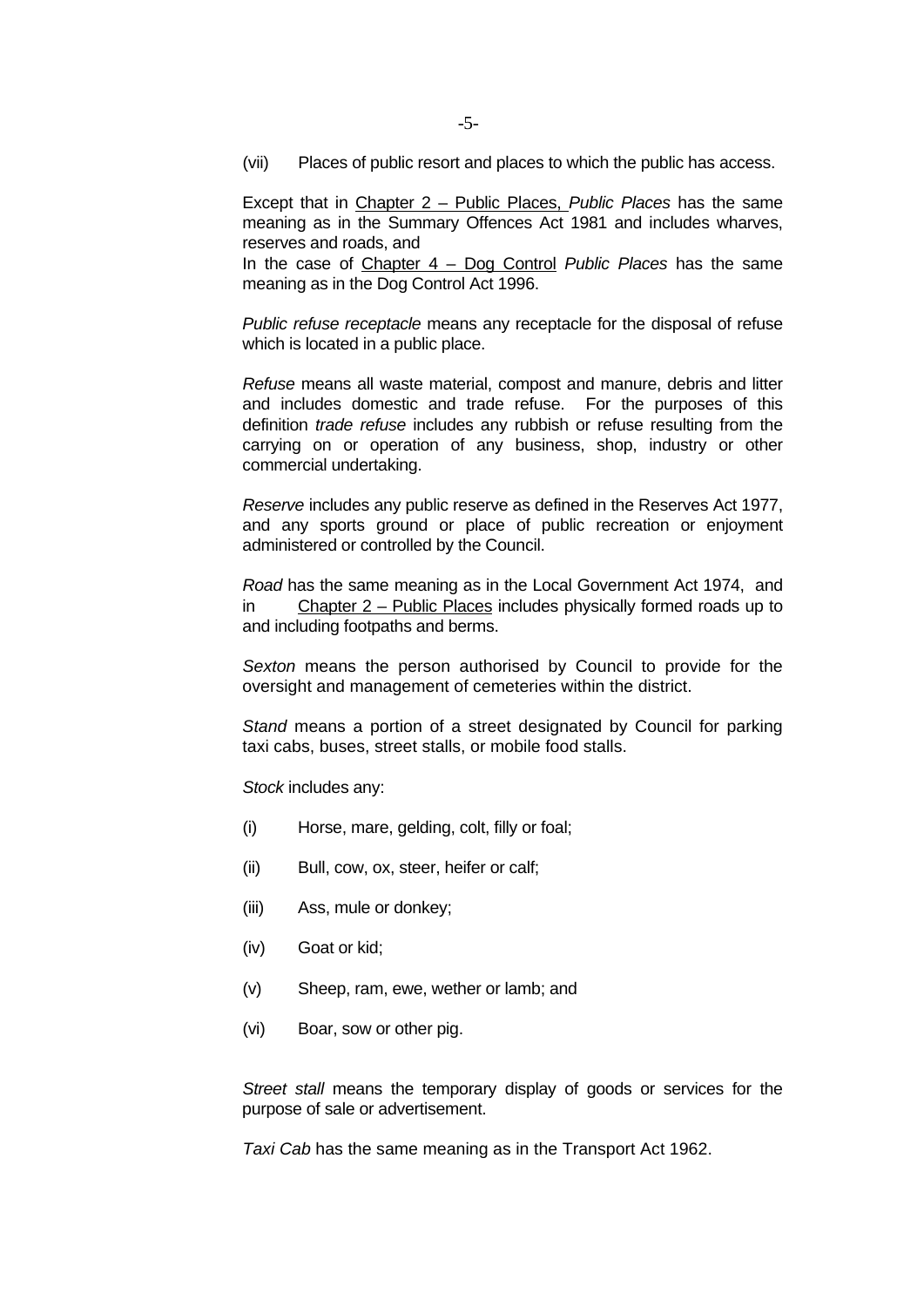*Vessel* has the same meaning as "Ship" in the Maritime Transport Act 1994.

*Working Dog* has the same meaning as in the Dog Control Act 1996.

- 101.2 Unless otherwise inconsistent with the context:
	- (i) Words in the singular include the plural;
	- (ii) Words in the plural include the singular;
	- (iii) Words in the feminine include the masculine; and
	- (iv) Words in the masculine include the feminine.
- 101.3 The headings to the clauses of this Bylaw do not affect its construction.
- 101.4 Every schedule to this Bylaw is deemed to form part of this Bylaw.

# **102 Officer to Continue in Office**

102.1 All officers appointed by the Council under or for the purpose of any repealed Bylaw, and holding office at the time of the coming into operation of this Bylaw, are deemed to have been appointed under this Bylaw.

#### **103 Serving of Orders and Notices**

- 103.1 Where this Bylaw permits an order to be made, or notice to be given to any person requiring that person to do or abstain from doing anything, the order or notice may be delivered to that person personally or sent by messenger or mail to that person at their last known place of residence or business.
- 103.2 If a person is absent from New Zealand an order or notice may be sent to that person's agent, in any manner mentioned in 103.1 above.
- 103.3 If such person and their agent are unknown or are absent from New Zealand and the order or notice relates to land the order or notice may be:
	- (i) Served on the person in occupation or the land; or
	- (ii) Attached to some conspicuous part of the land.

 It is not necessary in such notice to name the occupier or the owner of such building or land.

103.4 Where an order or notice is sent by mail, it is deemed to have been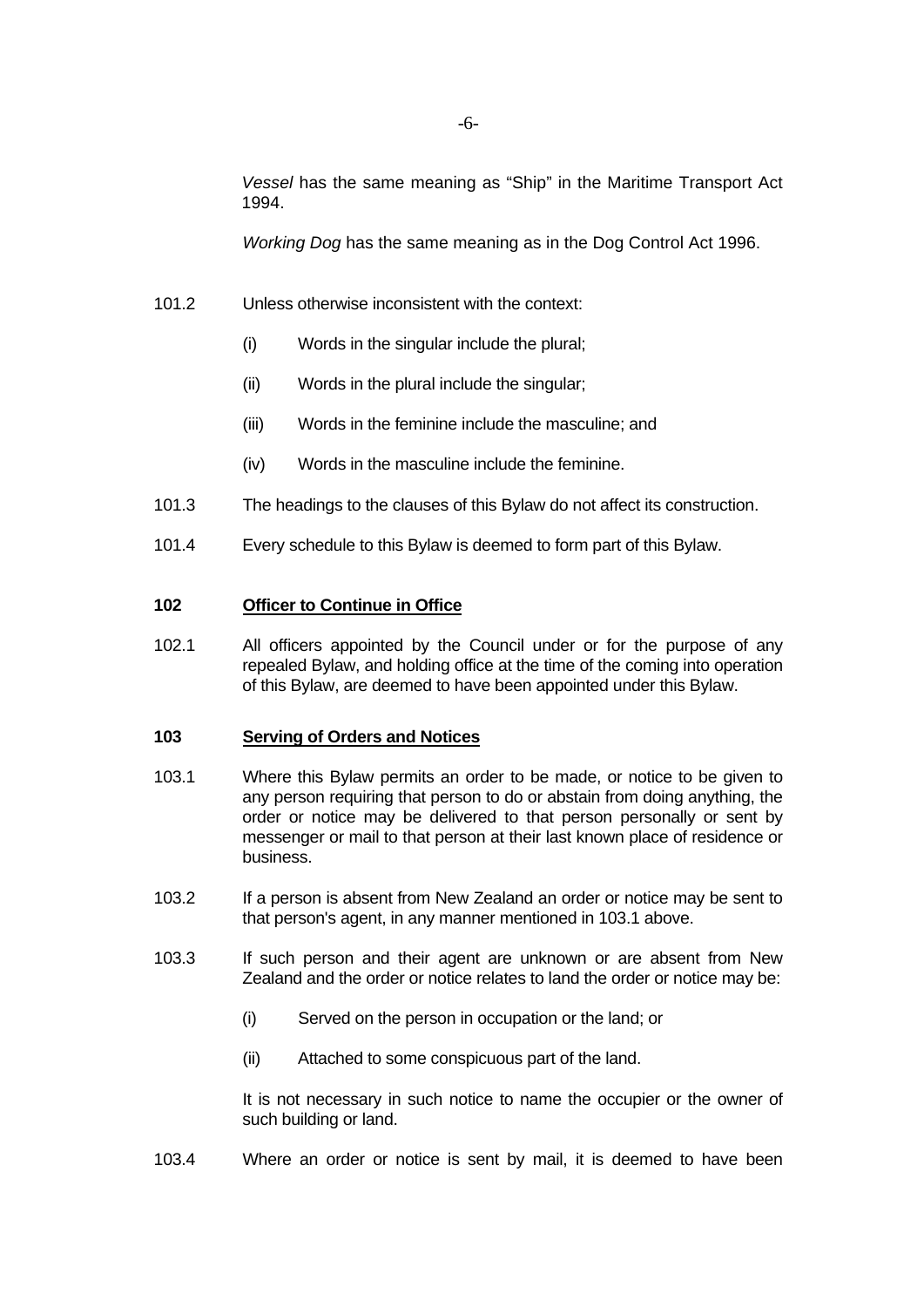delivered when it would have been delivered in the ordinary course of post.

#### **104 Powers of Delegation**

- 104.1 Any officer authorised by the Council who issues any order, notice or licence must ensure that it complies with this Bylaw.
- 104.2 Where any officer of the Council pursuant to this Bylaw has any powers or duties imposed on him or her, that officer may, with the consent of the Council, delegate any of those powers or duties to any other officer of the Council.
- 104.3 A certificate signed by the Mayor or the Chief Executive Officer for the time being of Council to the effect that any person was duly authorised by Council to perform any particular function is, in the absence of proof to the contrary, conclusive evidence of such authorisation.

## **105 Inspection**

- 105.1 An authorised officer of the Council, may, during the hours of daylight, enter upon any land, building or premises other than a dwelling house in order to carry out an inspection for the purposes of this bylaw, in accordance with section 171 of the Local Government Act 2002 or any other enactment.
- 105.2 Every person who obstructs or hinders any such inspection commits an offence against this Bylaw.

#### **106 Reduction of Licence Fees**

106.1 Where an annual fee in excess of \$50.00 is payable in respect of a licence and the licence is issued for less than one year, the fee will be reduced by one-twelfth for every complete month by which the term of the licence is less than one year, but such fee will not be reduced to less than \$50.00.

#### **107 Suspension and Revocation of Licences**

- 107.1 Except as may be otherwise expressly provided for in this Bylaw:
	- (i) Should the holder of any licence granted pursuant to this Bylaw be convicted of an offence against this Bylaw or any offence reflecting on his or her character, the Council may immediately revoke such licence or suspend the licence for as long as it thinks fit;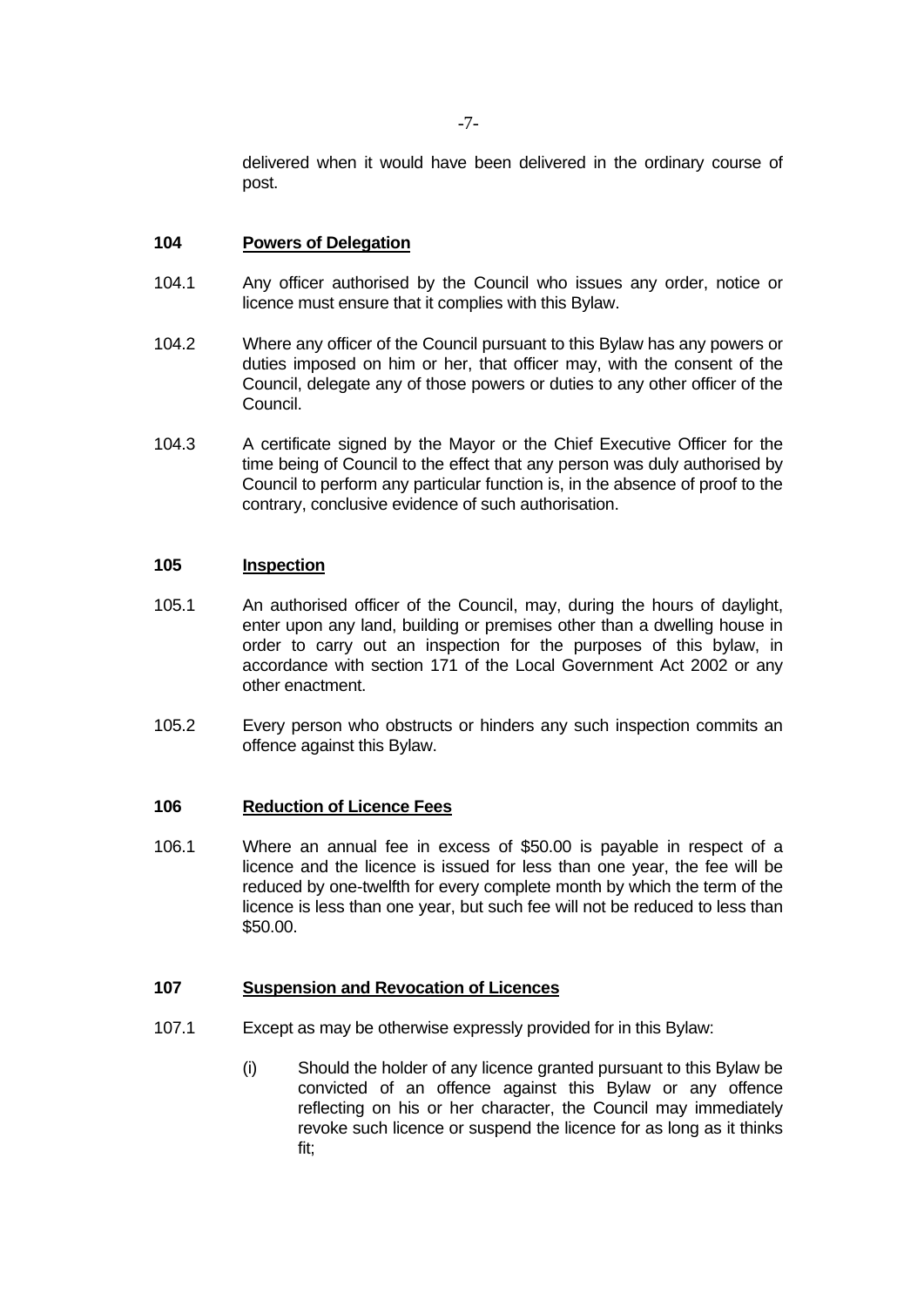- (ii) Should it be brought to the notice of the Council that any person holding any licence granted according to this Bylaw:
	- (a) Has acted or is acting in a manner contrary to the intent or meaning of this Bylaw; or
	- (b) Is in any way unfit to hold such licence;

 then the Council may serve a notice upon the licence holder inviting that person to appear before the Council or an authorised Committee at a time and place stated in such notice to show cause why their licence should not be revoked or suspended. If it considers the matter proved or if the licence holder fails to appear the Council may revoke such licence or suspend the licence for as long as it may think fit.

- (iii) Should it be brought to the notice of the Council that any premises licensed under this Bylaw or any part of such premises:
	- (a) Have been or are being used for any other purpose than that stated in such licence; or
	- (b) Have fallen into a state of disrepair or are not being kept and maintained in the condition required by such licence; or
	- (c) That in any other manner the Bylaw in respect of such premises is not being observed in accordance with its intent and meaning;

 then the Council may serve upon the owner or the occupier of such premises, being the holder of such licence, a notice similar to that provided for in sub-clause (ii) above and may hear and determine the matter as provided in that sub-clause (ii).

 (iv) Any person whose licence has been suspended, and any premises in respect of which the licence has been suspended is deemed to be unlicensed in terms of this Bylaw during the period of such suspension.

#### **108 Offences and Breaches**

- 108.1 No person shall do anything or cause any condition to exist for which a licence or approval from the Council is required under this Bylaw without first obtaining that licence or approval, and the failure to do so constitutes a breach of this Bylaw.
- 108.2 No right, authority or immunity is conferred upon any person who: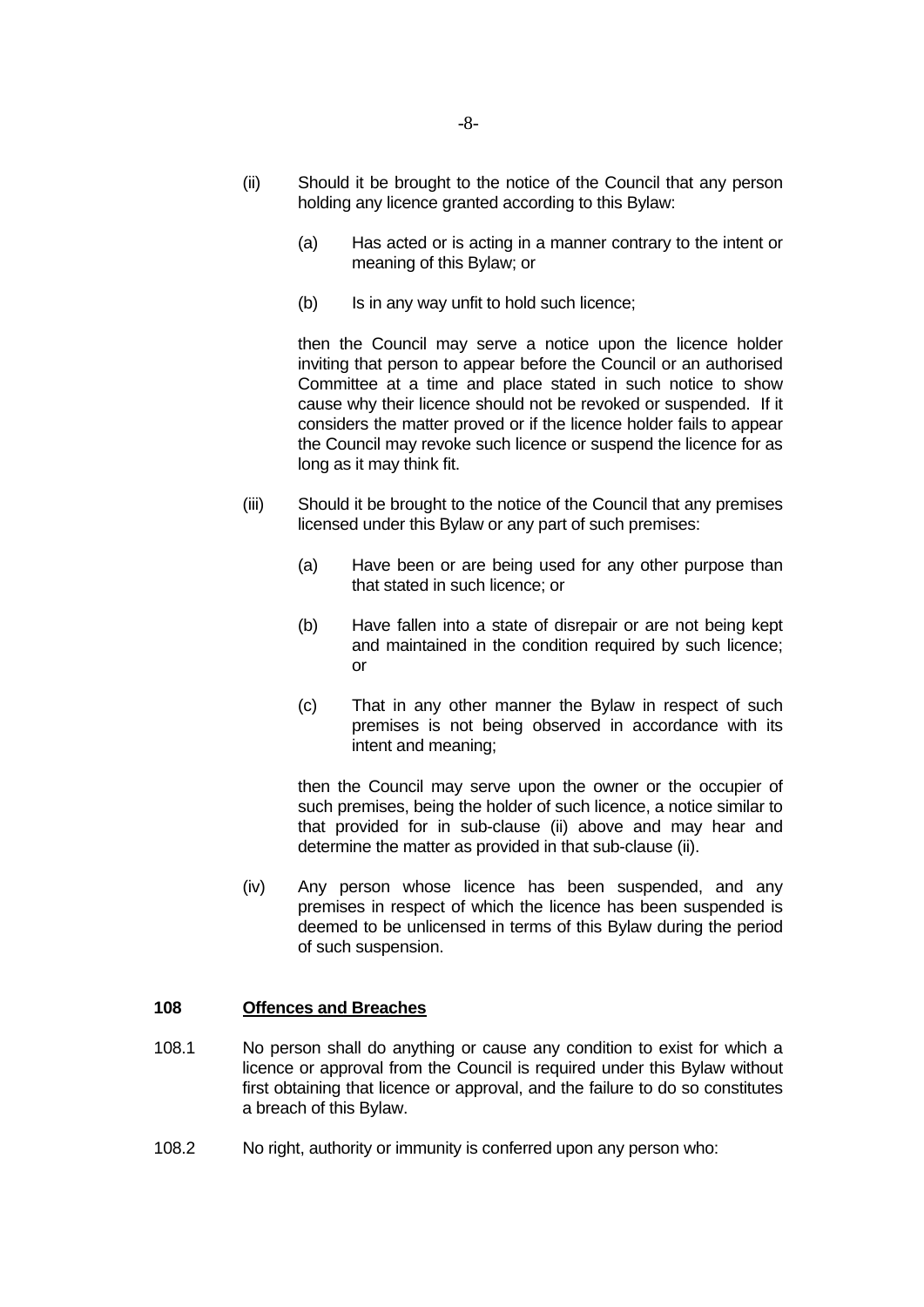- (i) Makes an application for a licence or authority from the Council; or
- (ii) Makes payment or obtains a receipt for such application.
- 108.3 Every person commits a breach of this Bylaw who:
	- (i) Does or allows to be done anything contrary to this Bylaw; or
	- (ii) Omits or neglects to do or allows to be omitted or remain undone anything which is required to be done under this Bylaw; or
	- (iii) Allows any condition to exist contrary to any provision contained in this Bylaw; or
	- (iv) Does not comply with any notice duly given to him or her under this Bylaw; or
	- (v) Obstructs or hinders any officer of the Council in the performance of any duty to be discharged by that officer under or in the exercise of any power conferred upon him or her by this Bylaw; or
	- (vi) Fails to comply with any notice or direction given under this Bylaw.
- 108.4 All the provisions of this clause apply to any Council resolution made according to this Bylaw.

#### **109 Penalties for Breach of Bylaws**

- 109.1 Except as otherwise provided in this Bylaw every person who commits a breach of this Bylaw is liable to a fine not exceeding \$500.00 and, where the breach is a continuing one, then to a further fine not exceeding \$50.00 for every day on which the breach has continued.
- 109.2 Where there is a continuing breach of any Bylaw, the Council may apply to a Court of competent jurisdiction for an injunction to restrain the further continuance of the breach by that person.
- 109.3 The continued existence of any work or thing in a state contrary to this Bylaw, or the intermittent repetition of any action, is a continuing offence.

# **110 Forms**

110.1 Where forms are prescribed, minor variations to such forms do not invalidate them, provided such variations are not calculated to mislead.

# **111 Removal by the Council of Works Executed Contrary to the Bylaw**